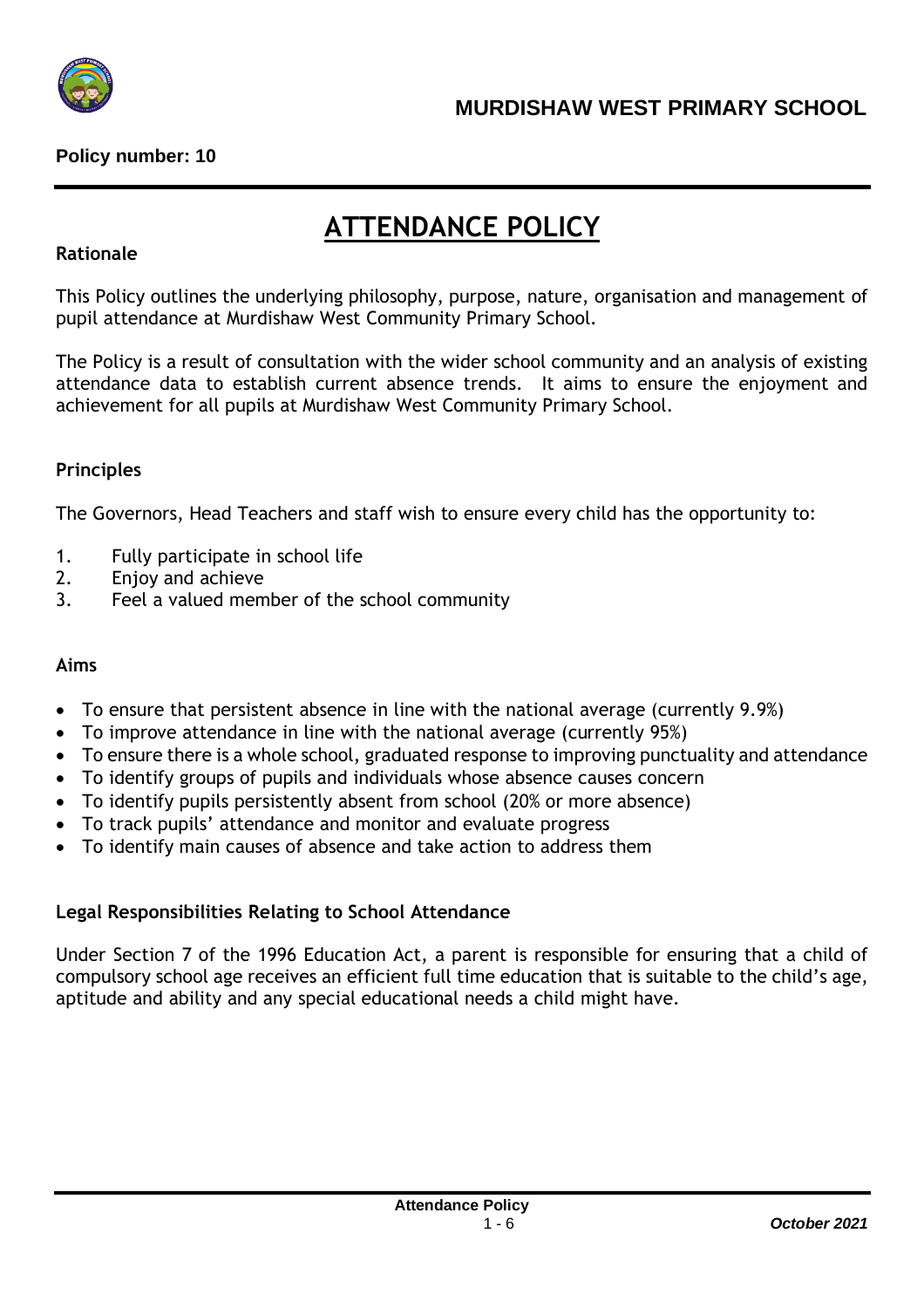

## **Parental Responsibilities Relating to School Attendance**

Parents must:

- Contact school on first day of absence to provide a reason for non-attendance
- Update the school on the third day of non-attendance if the absence is expected to continue
- Request leave in advance for holidays/extended absences in term time by following the school leave of absence policy (see Appendix 1)
- Work with the school and any other agency to resolve any difficulties which may affect regular school attendance

## **School Responsibilities Relating to School Attendance**

Mr Stanley is the school attendance leader. As the attendance leader of the school he will ensure:

- Registers are accurately marked and maintained in accordance with the Education (Pupil Registration) (England) Regulations 2006
- A whole school approach to reinforce good attendance, teaching and learning to encourage all pupils to attend and achieve
- Individuals or group attendance targets are set and understood by staff, parents and pupils

## **Registration**

Parents should ensure pupils are in school for **8.50 a.m.** for morning registration and **1.00 p.m.** for afternoon registration.

A pupil arriving after **8.50 a.m. and 1.00 p.m.** Will be marked late (L).

A pupil arriving after **9.30 a.m.** Will be marked as late after the register closes (U). This is regarded as an unauthorised absence for the session.

A pupil arriving in school after **8.50 a.m. /1.00 p.m.** should follow school procedures for late arrivals. Parents/carers must sign their child into the late book at the front office, providing the reason for lateness. For pupils who walk to school alone (and which is noted on the home/school agreement), the office staff will sign the child in late and then inform parent/carer by telephone (or text in the case of not being able to contact parents) of the child's lateness. Children whom parents have agreed can walk to school unsupervised that arrive late, lose minutes of their Golden Time equal to the number of minutes they are late.

Parents whose child(ren) are persistently arriving after **8.50 a.m**. on 10 or more occasions will be invited into school to discuss the lateness and seek a resolution. Where school action fails to bring about an improvement, the matter will be discussed with Education Welfare Service and consideration given to issuing a Penalty Notice.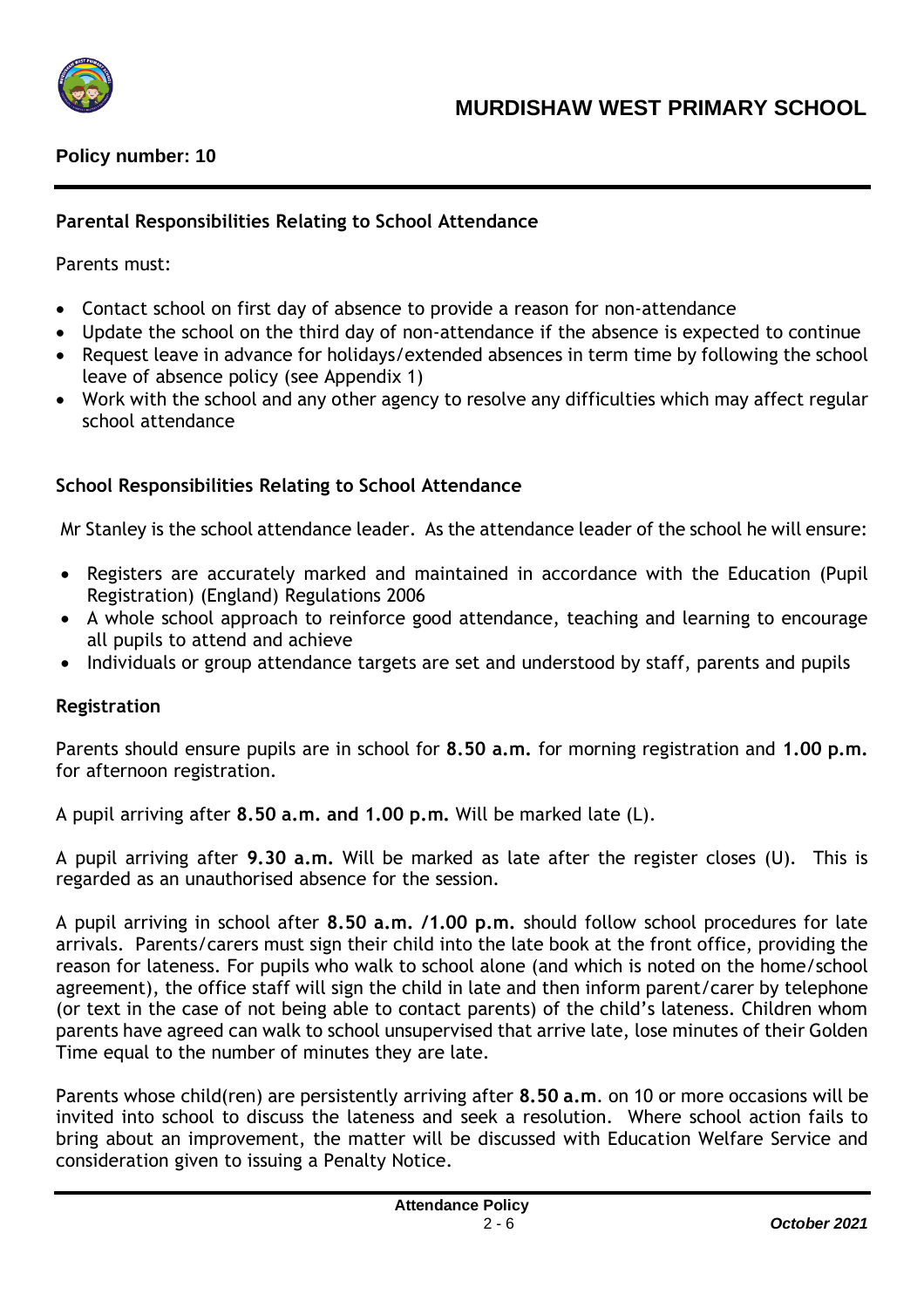

#### **Categorisation of Authorised and Unauthorised Absence**

The parent must provide an explanation for any period of absence from school, it is the responsibility of the Head Teacher to decide whether or not the absence will be authorised.

School will usually authorise absences where a pupil is:

- Unable to attend school due to illness
- Requires emergency dental/medical appointments. Where ever possible routine dental/medical appointments should be made after school or during school holidays
- Absent due to other exceptional circumstances.

School will not authorise absence for:

- **Shopping**
- **Birthdays**
- Days out
- Looking after brothers/sisters

School may request medical verification where a pupil's attendance falls below 90%.

## **School Systems for Promoting Regular Attendance**

School will:

- Contact parents on first day of a pupil's absence, where no notification has been received from the parent/carer by **9.30 a.m.** to ensure the safety of the pupil
- Analyse individual attendance pupil data to identify patterns of absence causing concern
- Contact parents by letter when pupils' attendance falls **below 90%** to highlight concerns
- Invite parents in to school for a discussion when a pupil's attendance is **below 90%**
- Invite parents to an Attendance Meeting with Head Teacher and Education Welfare Officer where attendance falls **below 90%**
- Consider referral to Education Welfare when school action has failed to bring about an improvement in the pupil's attendance
- Use Individual Attendance Support Plans for pupils with attendance difficulties
- Use Parenting Contracts where exclusion or behavioural issues are affecting a pupil's attendance in school
- In partnership with LA use a full range of strategies, including legal interventions, to support improvement to attendance
- Provide appropriate support to pupils to ensure successful reintegration following long term absence
- Complete a Multi-Agency Plan(MAP) where complex and significant factors requiring a multiagency response is identified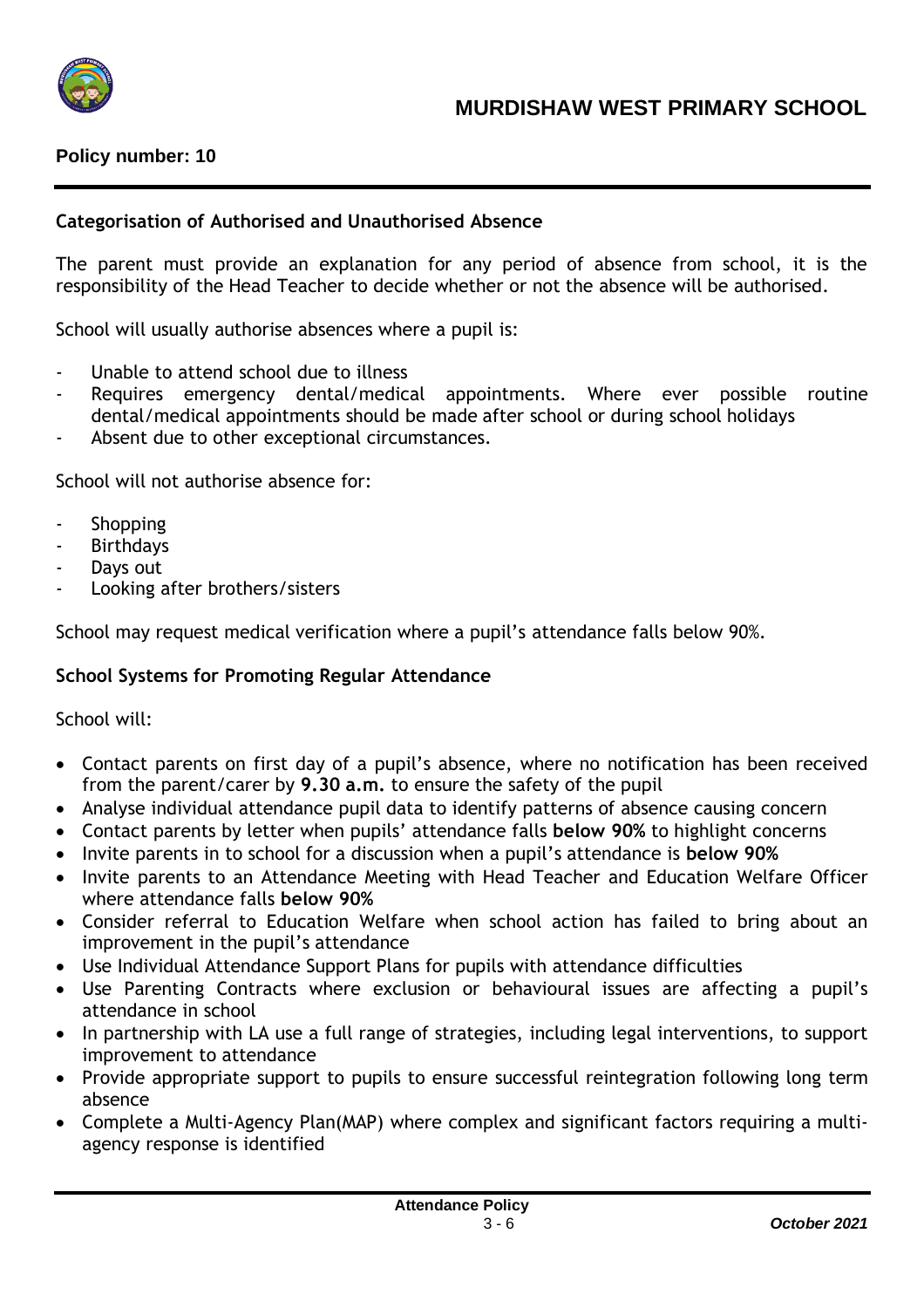

- Implement a range of rewards for pupils with high levels of attendance and those improving attendance
- Work proactively to engage with parents and carers to resolve any difficulties which may be affecting school attendance, through parents evenings, pupil reviews and home-school agreements
- Provide a full and diverse curriculum to engage and motivate pupils
- Make parents aware of the impact of poor attendance on attainment

## **Persons responsible for attendance in Murdishaw West Community Primary School**

- Head Teacher attendance leader
- Designated attendance administrator (responsible for identifying absence to the Head Teacher)
- First day contact link (administrator to make contact with parent/carer where no reason has yet been given for absence, on the first day of absence).
- Curriculum sub-committee responsible for attendance

#### **Review of Policy**

- This policy will be formally reviewed every 2 years or as legislation changes
- This policy will be less formally reviewed on an annual basis
- A copy of this policy is available on the school website
- The policy is given in full to all parents of children who are starting at Murdishaw West Community Primary School
- A paper copy of the policy is in the staff handbook and the handbook for governors
- The principles of this policy will be raised in the school newsletter regularly throughout the year
- Any complaints arising from the implementation of this policy should be addressed to the Head Teacher in the first instance

| Headteacher: Mr C Stanley         | Signature: | Date: |
|-----------------------------------|------------|-------|
| Chair of Governors: Mr J Stockton | Signature: | Date: |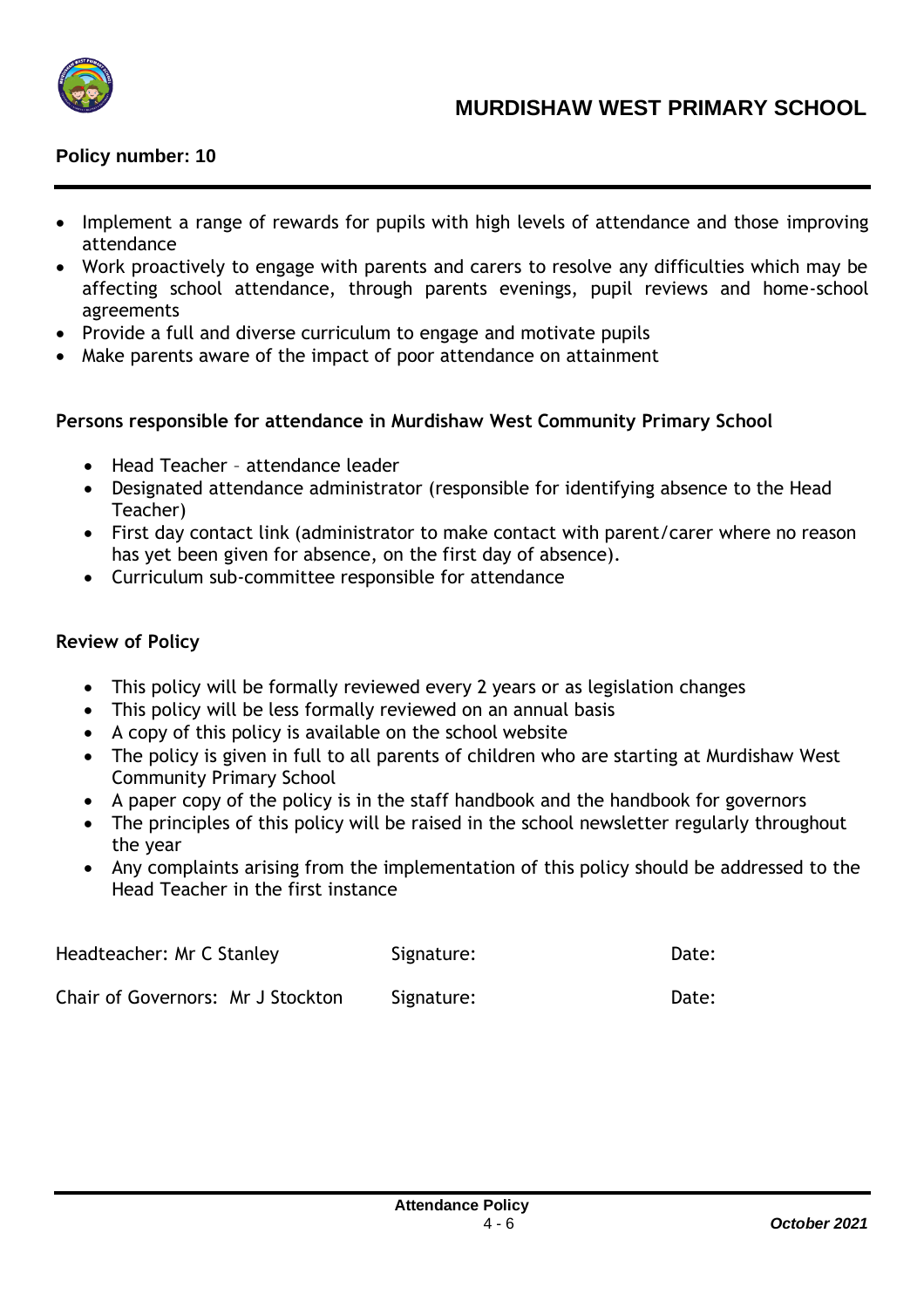

Appendix 1

## **LEAVE OF ABSENCE**

## 1. Aims

The aim of this policy is to set out the way in which Murdishaw West monitors and promotes the attendance and punctuality of its pupils. Murdishaw West is committed to maximising the potential of every child and good attendance and punctuality are essential to this aim. We feel this will be achieved, with the support of parents/carers by ensuring that leave of absence will not be taken in school time, other than in exceptional circumstances. Absence during term time for any reason interrupts the continuity of teaching and learning and disrupts the educational progress of pupils.

## **2. The Law**

From 1 September 2013 The Education (Pupil Registration) (England) (Amendment) Regulations 2013 amends the 2006 Regulations and makes clear that Head Teachers may not grant leave of absence during term time unless there are exceptional circumstances

#### **3. Leave of Absence**

In exceptional circumstances Murdishaw West will consider a request for leave of absence for one period of absence during the academic year.

## **4. Exceptional Circumstances**

The Head Teacher or person designated by the Head Teacher will determine what are considered to be exceptional circumstances.

The following may be examples of exceptional circumstances:

- $\blacktriangleright$ To allow a pupil to return to their country of origin for family, religious or cultural reasons
- $\blacktriangleright$ Unavoidable circumstances e.g., the parent/carer has inflexible leave allocation, and this has been confirmed by the employer.
- $\blacktriangleright$ A family member is seriously ill.
- $\blacktriangleright$ There has been a death or significant trauma in the family and a leave of absence is deemed appropriate.
- $\blacktriangleright$ Leave of absence for children of serving members of the Armed Forces.